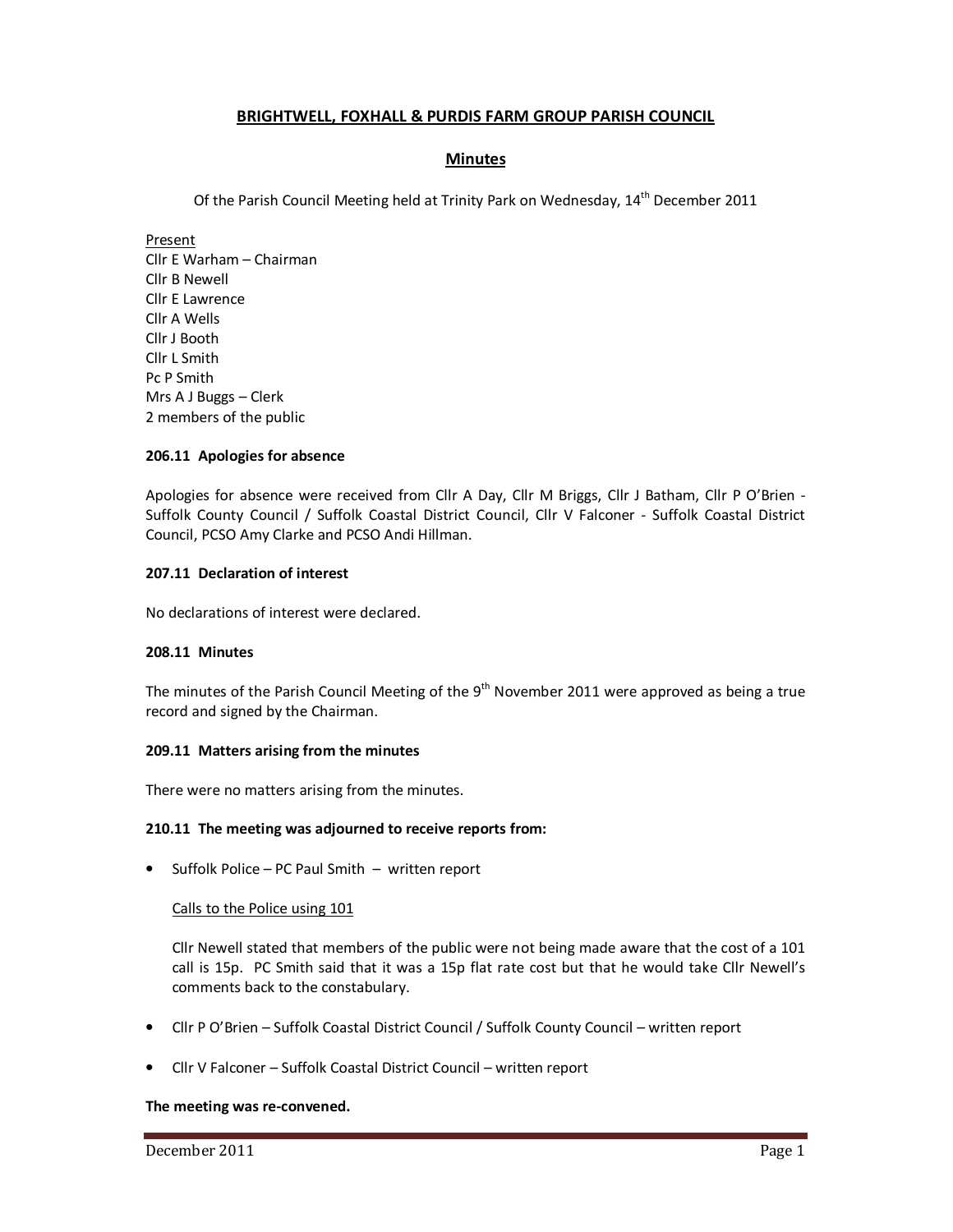# **211.11 Co-option of New Councillor**

The Chairman introduced Mr Lee Smith to the meeting who had put himself forward for co-option on to the Parish Council to represent the parish of Purdis Farm. Cllr Warham proposed, seconded Cllr Davies that Mr Lee Smith be co-opted. The appointment was unanimously supported by all councillors who were present. Mr Smith accepted his appointment and signed the Declaration of Acceptance of Office Form which was witnessed and signed by the Parish Clerk as the Proper Officer of the Council.

# **212.11 Clerk's Report**

The Clerk's report had previously been circulated and it was agreed that some of the items should be discussed as per the agenda.

# Land off Purdis Farm Lane / Bucklesham Road Purdis Farm Ipswich

A letter was received from DLP Planning Ltd with a copy of a flyer that has been distributed locally. The flyer has been produced to notify all homes and businesses within the locality of a public exhibition that is being held at Trinity Park Conference & Events Centre on Thursday,  $15^{th}$  December 2011 between the hours of 1.30 pm and 7.30 pm in respect of a proposed scheme for the development of the above site for housing purposes by Taylor Wimpey.

#### Locality Act 2012

A document has been received from Suffolk Association of Local Councils concerning the Localism Act 2012 and the effect this will have on Parish Councils. We have been informed that this Act will not apply to Parish Councils during the year 2012/2013 but could apply thereafter. This lengthy document has been distributed to all councillors and will be discussed at the Parish Council Meeting in January 2012.

# Waldringfield Quarry Inaugural Liaison Meeting

The Parish Council have been invited to be a member of the Waldringfield Quarry Liaison Committee. Cllr Newell has agreed to be our representation and will report back to the Parish Council.

Membership comprises of representatives from:

- County Council
- The applicant and agent
- Parish Councils (up to 2 persons) (Waldringfield/Martlesham and Brightwell)
- Individual residents close to the site (up to 2 per parish)

# Regular business:

At each meeting the group will receive an agenda outlining the points of discussion which is prepared by the County Council. Site operators usually give a site working programme update. A report from the County Council on site monitoring findings since previous meetings. The opportunity for the Parish and local residents to discuss any site related issues.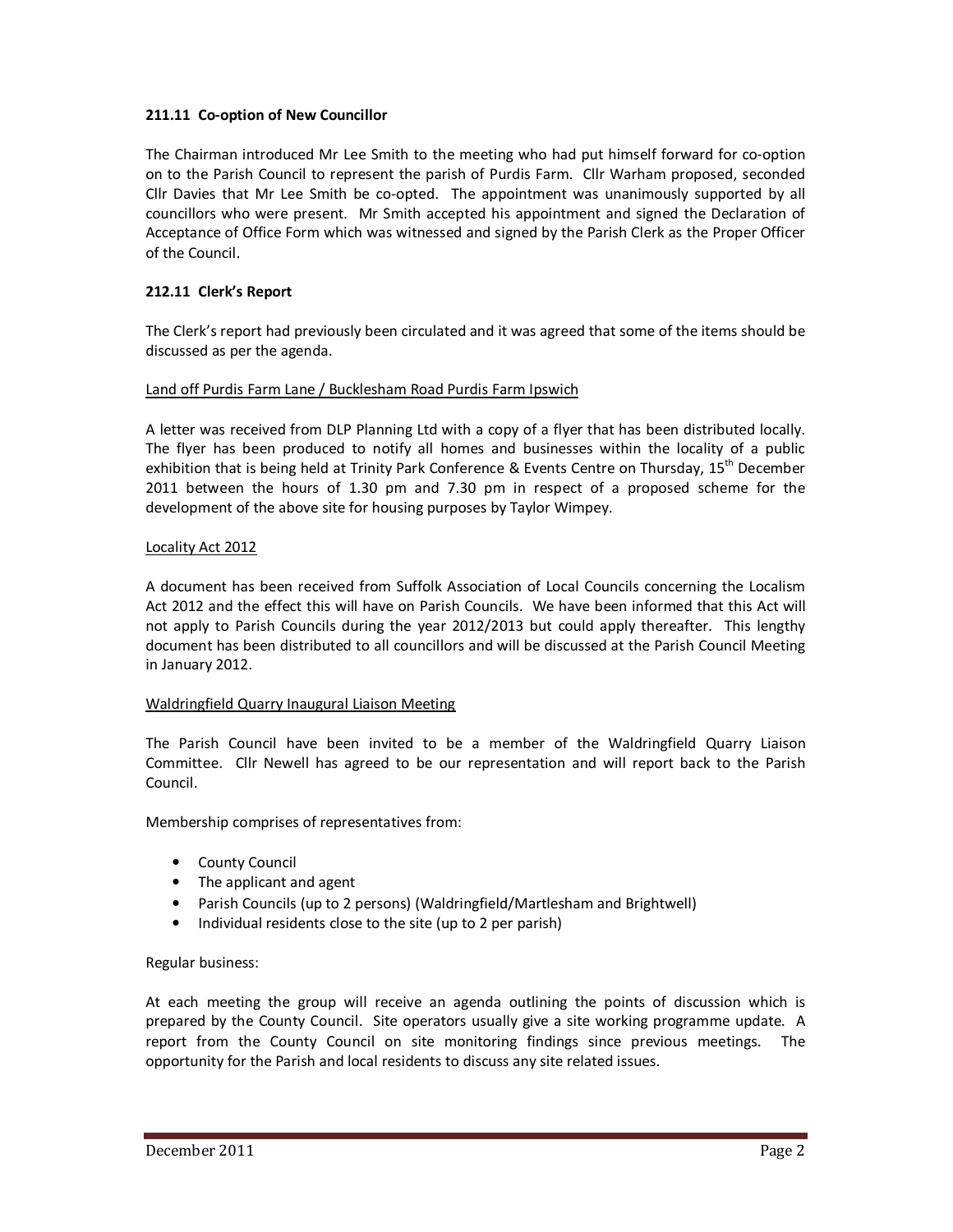### Meetings:

Meetings are normally set on a regular basis, the regularity can be discussed at the inaugural meeting, usually once a site settled in at 6 months intervals, 3 monthly as a sir starts up.

# **213.11 Parking Opposite Mill Road Drive junction with Murrills Road**

Pc Smith reported that it is only an offence to park within 10 metres of a junction from dusk to dawn. It was agreed that the Police should consider putting polite notices on parked cars requesting residents not to park on the Murrills Road.

# **214.11 Request for Lighting the Bus Stops near to the new Mansfield Business Park Development**

The Clerk reported that she had received an email from the Assistant Manager of Direct Ferries Ltd who is in correspondence with Suffolk County Council regarding providing lighting at the bus stops near to the new Mansfield Business Park Development. Direct Ferries Ltd has been advised to contact the Parish Council about providing lighting however it is believed that the bus stop is within the Parish of Nacton. The Clerk has advised Direct Ferries Ltd to contact Nacton Parish Council to clarify whether the bus stop is within the Parish of Nacton. Cllr Newell felt it was not the responsibility of Parish Councils to provide street lighting for businesses. The Clerk reported that she was still trying to locate the whereabouts of the maps which had been purchased for the Parish Plan. It was agreed that the Clerk should contact Suffolk County Council to obtain up to date maps of the three parishes.

# **215.11 Proposed Development of Land off Purdis Farm Lane/Bucklesham Road Purdis Farm**

Please refer to comments under Item 212.11 Clerk's Report. Following discussion it was agreed that this item should be placed on the January 2012 agenda for further discussion.

# **216.11 Precept 2012/2013**

The Clerk distributed copies of the draft Parish Council Budget 2012/2013 and requested that councillors consider the contents before the next meeting. This item will be placed on the agenda for the meeting on Wednesday,  $11<sup>th</sup>$  January 2012 for discussion and approval.

# **217.11 Parish Council Meeting Dates 2012**

The Clerk presented a copy of the Parish Council Meeting dates 2012 and reported that the dates had been booked with Christine Bond at Trinity Park as follows:

11<sup>th</sup> January 2012 8<sup>th</sup> February 2012 14<sup>th</sup> March 2012 11<sup>th</sup> April 2012 9<sup>th</sup> May 2012 (Annual Parish / Annual Parish Council Meeting) 13<sup>th</sup> June 2012  $11<sup>th</sup>$  July 2012 No meeting in August 12<sup>th</sup> September 2012 10<sup>th</sup> October 2012 14<sup>th</sup> November 2012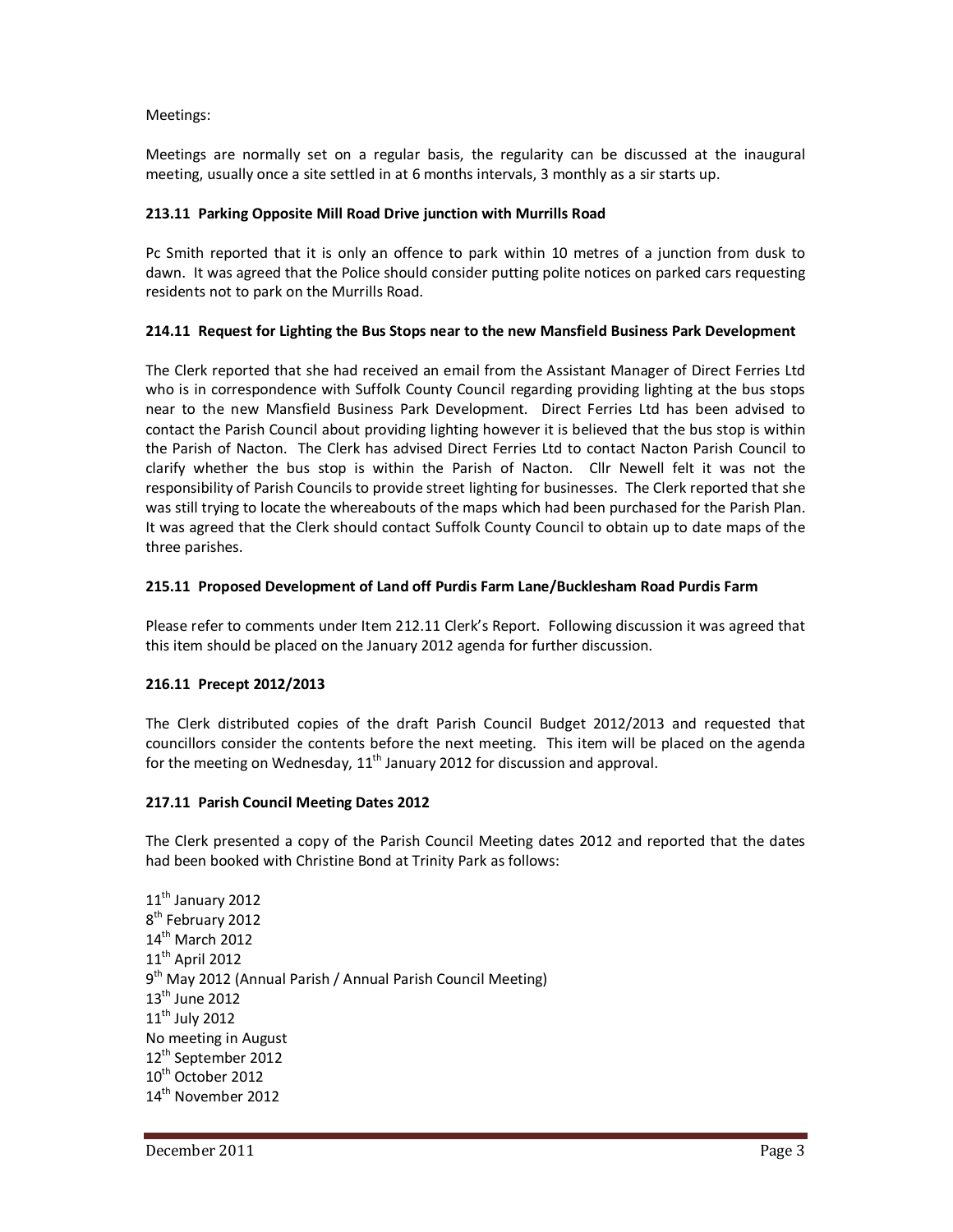12th December 2012

Parish Council Meetings will commence at 7.30 pm preceded by a Planning Committee Meeting at 7.15 pm.

### **218.11 Finance**

Income NALC Bursary (Clerk's CiLCA Course) **Example 2** and the set of the set of the set of the set of the set of the set of the set of the set of the set of the set of the set of the set of the set of the set of the set of the s

Expenditure Clerk's Salary and Expenses November 2011

Cllr Warham proposed, seconded Cllr Wells that the above expenditure be agreed – all in favour.

#### **219.11 Correspondence**

#### Locality Budget 2011/2012

The Clerk reported that she had written to Cllr O'Brien stating that the Parish Council would like to use the remainder of the Locality Budget to purchase a village seat and waste bin for Brightwell and Cllr O'Brien has confirmed that she would process the application. Cllr Smith agreed to discuss the positioning of the seat and waste bin with Suffolk County Council and report back to the next meeting.

#### **220.11 Meetings attended by councillors/clerk**

None

# **221.11 Planning**

The Planning Committee considered the following applications:

#### PC 1008

SCDC C11/2129 Trinity Park Felixstowe Road Ipswich Variation of condition 03 of planning permission C95/1255 to allow permanent use of gate 10 (in the Parish of Foxhall). Approved.

#### PC 1007

SCDC C11/2006 Land and buildings north of Shepherd & Dog Piggeries Foxhall Demolition of existing premises and erection of 3 new A1/B1B8 business units and associated parking. Approved.

# PC 1014

SCDC C11/2674 5 Foxburrow Road Purdis Farm Erection of first floor extension over garage. Approved.

# **222.11 Members questions to the Chairman**

None